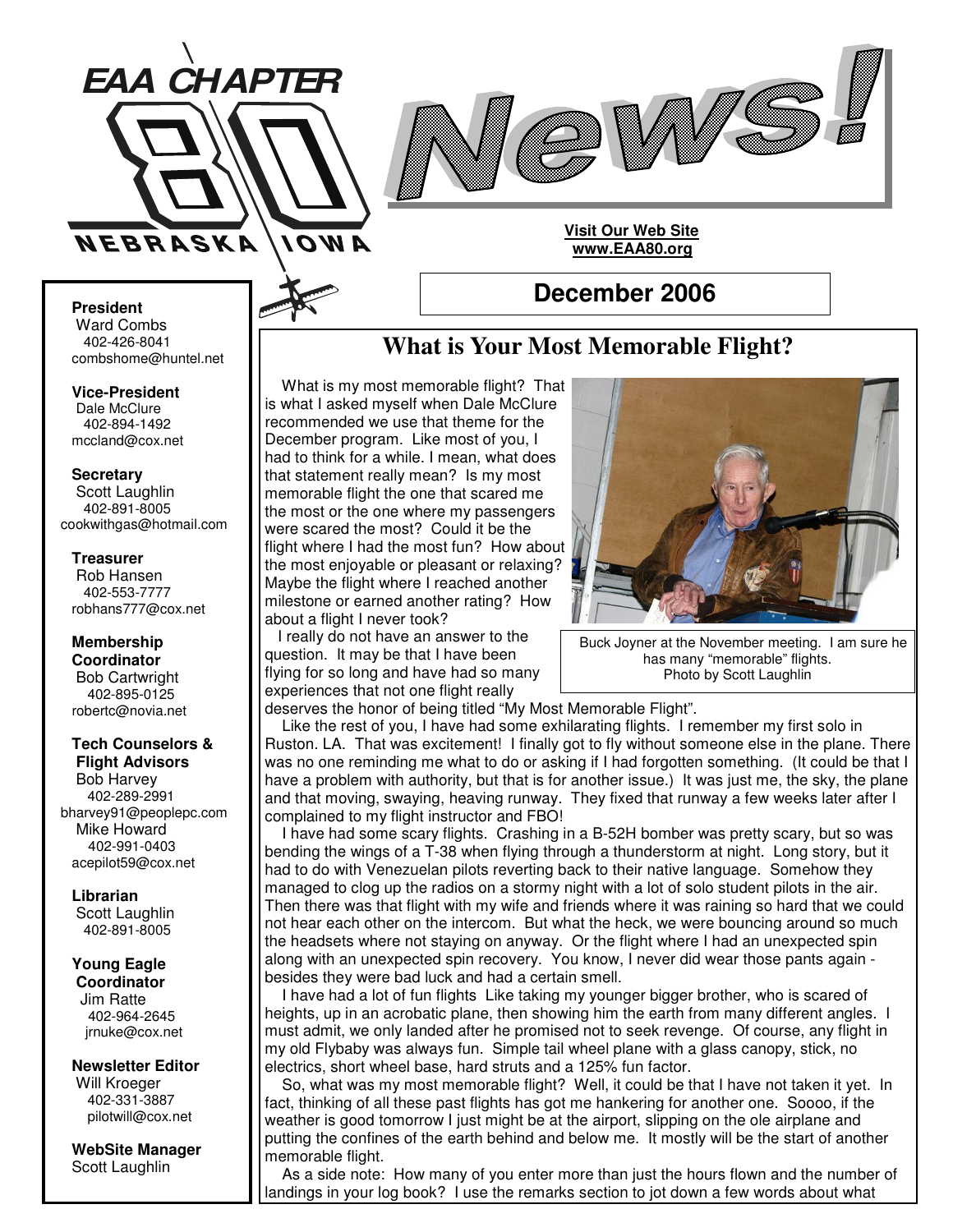happened during the flight. Some example are: "Flew @ Linda. Stopped for lunch in Reedsburg. Nice people"; "Flew @ Ray Anderson to Bartlesville, OK for Biplane Fly-in Expo &.Hatz mtg"; "One hop to Oshkosh with 40kts tailwind, Row 41"; "Lost all electric in wx: return MQT below 400 ovc; Bad alt & volt reg" or just a simple "Nice day to fly". I find that these remarks spark the ole memory years after the flight regardless of how long or simple they are.

Will Kroeger

## **ecember Meeting Time & Location.**

The Chapter 80 monthly meeting will be at 7PM on Monday, December 11th at the Millard American Legion Hall. The hall is located at 4618 S. 139th Street, Omaha. Take "L" street (which is Hwy 275) to 132nd, turn southwest, then take the very first right turn, which is the continuation of "L" street. Continue west on "L" street to 139th. The hall is on the right. See the map on the last page.

**Call Dale McClure to order your roasted chicken dinner if you would like one. Come even if you do not want dinner.**

# ecember Program.

Once again the program comes from the heart of our members. We will have five (or more) members tell us about one of their most memorable flights. Contact me (Will Kroeger) if you have a story that you would like to share. As I stated in the email last week, you do not have to be an ex-fighter jock, test pilot or super hero to have a good story. In fact, one of the things I like about general aviation over any other genre of flying is the willingness of pilots to relate experiences they have had regardless of how it may make them look. Heck, if you read this newsletter you know it hasn't stopped me from telling stories! Sure, there are some embarrassing experiences out there, but more important is that there is a lot of lifelessons-learned experiences that other members might benefit from hearing.

**Chapter 80 Elections:** Well, it is now official. The duly elected volunteer officers for next year are: President - Scott Laughlin Vice-President - Dale McClure Secretary - Don Meyer

Treasurer - Rob Hansen The non-elected volunteers are: Membership Coordinator - Bob Cartwright Tech Counselors - Bob Harvey Mike Howard Librarian - Scott Laughlin Young Eagles Coordinator - Jim Rattle Newsletter Editor - Will Kroeger Website Manager - Scott Laughlin

P.S. I do not know if Scott minds, but I see his name in several places. Any volunteers?

#### **Future Programs: Do not Forget the Chapter 80 Holiday Event - January 8th.**

Spouses & dates are invited to join us for dinner and a presentation at the January meeting. It will be at the Millard American Legion Hall. The program will be on Mountain flying.

|           | <b>EVENTS:</b> $(B)$ - Breakfast $/(L)$ - Lunch |             |
|-----------|-------------------------------------------------|-------------|
| 1st Sat   | Chapter 1055 (B)                                | York, NE    |
| 3rd Sat   | Chapter 569 (0730-1030)                         | Crete, NE   |
| Jan 24-27 | NE Aviation Symposium                           | Kearney, NE |

#### **15th Annual Nebraska Aviation Symposium & Maintenance Seminar - January 24-27th**

This event starts with a reception on the 24th followed by an AOPA Safety meeting. There are a lot of things happening on the 25th to include sessions on Angel Flight, Mountain Flying, Airport Officials Meeting, DPE forum, and a Forum with Shane Osborn. The highlight of the day will be the evening banquet featuring Sean Tucker as the quest speaker. Friday the 26th events include the Maintenance Seminar, Pinch Hitters Course for the Non-Pilots and a Pinch Hitters Flight Training. The evening banquet features Greg Feith as the speaker.

See Tom Wieduwilt (TW) at the meeting for more info and a registration form.

**AIRCRAFT OWNERS BEWARE OF REGISTRY SOLICITATIONS** Some AOPA members have recently received e-mails or postcards telling them that they have not registered their aircraft "in compliance with the international treaty ratified by the United States known as The Cape Town Convention…." Read carefully. For the owner of the typical four- or six-seat piston-engine general aviation aircraft, there is no need or requirement to register the aircraft in the international database. And the company sending the solicitations—-the International Aircraft Registry in Oklahoma City—is NOT the official International Registry of Mobile Assets in Ireland, nor is it a registered agent with the international registry, according to Aviareto, the company that actually runs the International Registry of Mobile Assets. Seek the advice of an established aircraft title agency—such as AOPA Aircraft Title and Escrow Services—or an attorney, before paying to register your aircraft in the international database. (From AOPA\_epilot)

**Do you ever wonder** where the money comes from to improve the airports in the state? If you do, then I suggest you go to the Nebraska Department of Aeronautics website to find out. In fact, they posted this info, and some very good articles, in the Dec06/ Jan07 PIREPS which can be seen online at: http://www.aero.state.ne.us/decjan06pi.pdf

**Want to get away this weekend, but don't know where to go? Or what you will find when you get there?** Then check out this website: http://www.adventurepilot.com/ It is a nice website to find what is around the area you are going to. For example, put in MLE with a radius of 120 miles, select all categories and it returns with 25 items. Granted, the location of Subway restaurants is not high on my list, but after playing with this tool you can narrow down the items you want to see.

Another website that gives you possibilities is:

http://www.fun-places-to-fly.com/fun\_places\_to\_fly.asp This site proves a list of states you can select from. Who knows, maybe you will find that perfect destination you have always been looking for. If you have already found that spot, then add it to their list so other aviation families can enjoy it.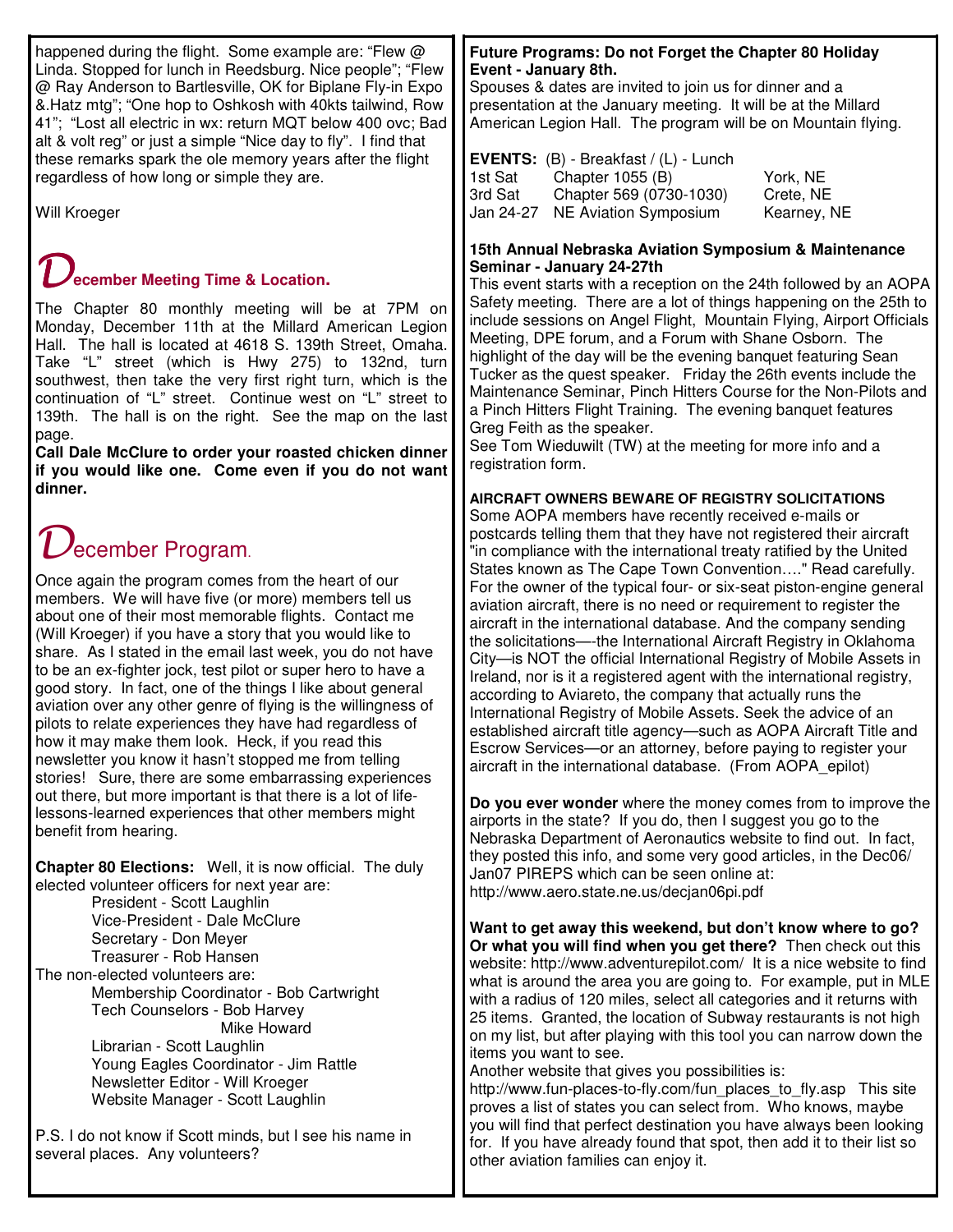## *EAA Chapter 80 November, 2006 Minutes*

November 13, 2006

The meeting was called to order by President Ward Combs at 7:00 in the Hanger One facility in Millard, Nebraska. In attendance were 52 members and 6 guests.

#### **Treasurers Report**:

• Treasurer Rob Hansen reported expenses of \$445.55, income of \$486.00 and a balance of \$2936.62 in the checking account. Total cash assets were reported to be \$11,784.44. A motion was made and passed to accept the treasurer's report.

### **Meeting Minutes**:

• A motion was made and passed to accept the previous month's minutes.

#### **Young Eagles**:

• Ward Combs reported that we have flown 182 Young Eagles to date. It is not likely we will meet our goal of 200 by the end of the year.

#### **Builder's Reports**:

- Tom Wieduwilt reported on his RV-6 and is making good progress on his engine.
- Scott Laughlin passed around pictures of his BRS installation and upholstery work.
- Tim Hewett reported progress on his RV-8a.
- Ward Combs reported on his RV-4 project purchase and is just getting started on the completion of this project.
- Bob Cartwright reported that the wings are done on his RV-7 and work on his Quick-build fuselage kit has been started.

#### **Tech Counselor / Flight Advisor:**

- Bob Harvey (who remembered to bring the cookies) reported there are Rotax 4-stroke bulletins out and owners should check to see if they are affected.
- **Fly-out/Event Schedule:**
	- Nothing to report.

#### **Librarian Report:**

• Tom Wieduwilt opened up the library for members to peruse. He also obtained a signature from Buck Joyner who was our guest speaker.

#### **Old Business:**

- The Wahoo hangar now has heat. A hobbs meter will in installed for hourly charging for usage. Also a timer will be installed so the heat cuts off after six hours.
- Pat Houlihan and Bob Streba were in attendance and thanked the group for the cards we signed last month. We all were glad to see both men in attendance and out of the hospital.

#### **New Business:**

- Scott Laughlin proposed that we consider building a chapter project a CH701 STOL Aircraft. He brought some sample parts and drawings and a video of a CH701.
- Ward Combs announced the new volunteers for Chapter Officers and a motion was made and carried to accept the 2007 officers.
- The December meeting and Christmas Dinner was announced to be held the second Monday of December at the American Legion in Millard. If you want to eat, the cost is \$10 per person. There's no cost for attending the meeting.
- The "Cookie-Raffle" drawings does not apply because of the Christmas Dinner next month. Dale McClure was the winner and pointed this out.

#### **Program:**

o Buck Joyner, a former WWII flying tiger told of his experiences in China flying the P-40 under the command of General Claire Chennault.

The meeting was adjourned at 8:10 PM. Submitted by Scott Laughlin

## **2007 Chapter 80 membership renewal** - Avoid the rush and pay Bob Cartwright your 2007 dues at the December meeting.

**What the heck is a Bearhawk?** Ask our new president or go to www.bearhawkaircraft.com. I heard a rumor that Scott is going to build one.

**FOR SALE**: Fractional ownership in a 1941 J-5 Cub. Value of Cub is set at \$20,000, so a ¼ ownership would be \$5,000 or a 1/5 would be \$4,000. Contact Bob Moser Home 402-216-4847 / Cell 402-333-4847 / Work 402-554-3842 / email bobmoser@cox.net